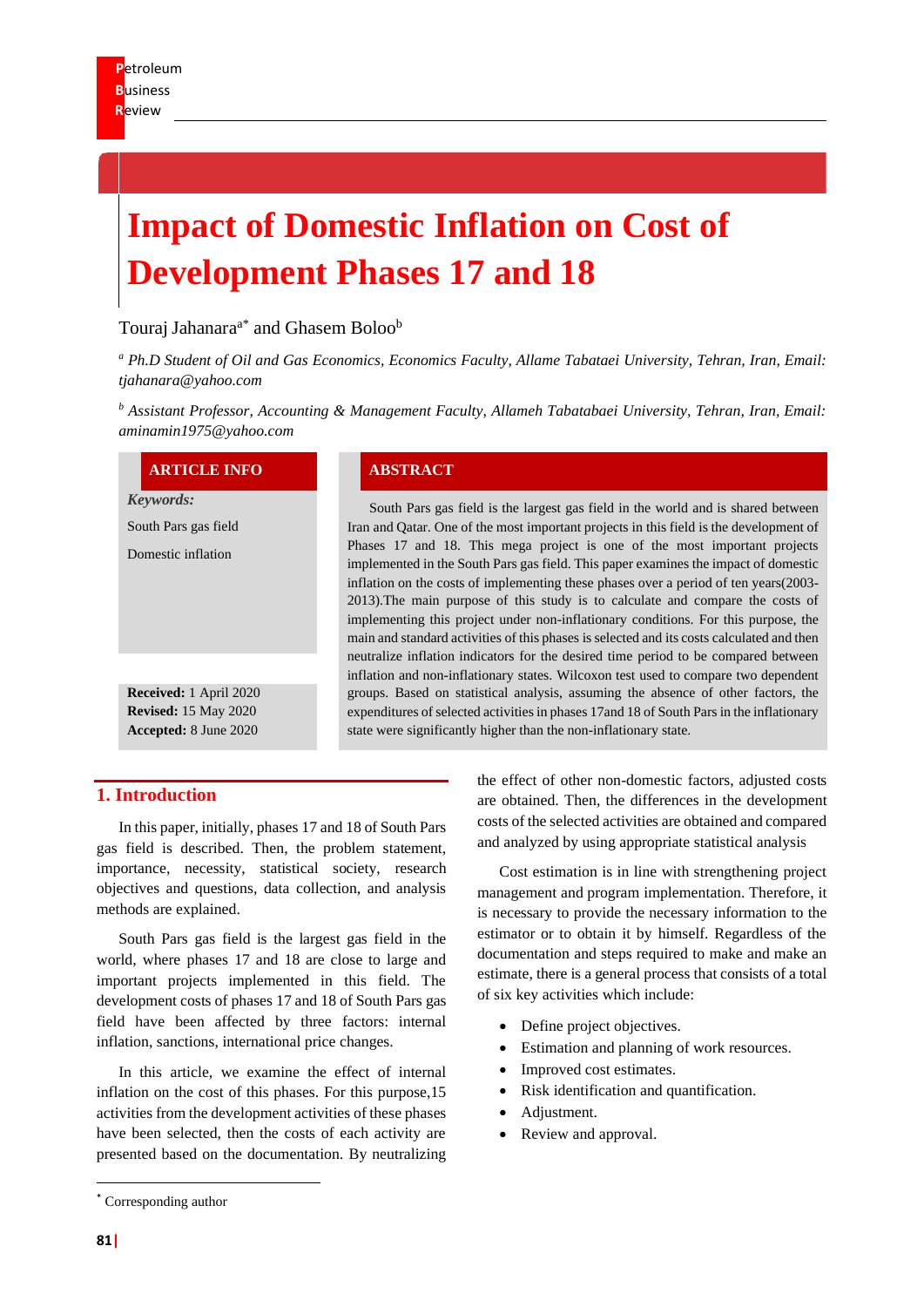# **2. Literature Review**

The prerequisite for the success of any project is the simultaneous achievement of all three factors of time, cost and quality, and the departure of each of these three factors from the set limits, can lead to a failed project. To do it in a timely and cost-effective manner and with the desired quality of the plan and avoid losses due to delays and increased costs, there is no other way but to analyze and review and recognize these factors and deal with them properly and finally manage them.

The reason for choosing phases 17 and 18 is that they are among the phases that have been fully developed by domestic contractors so that the role of domestic inflation in the implementation of such projects can be better explored.

The development plan for phases 17and18 is designed and is currently being implemented to produce 4.2 million cubic meters gas from the South Pars reservoir.

Primary purpose:

- Production of 5 million cubic meters of sweet gas daily.
- Five thousand barrels of condensate.

For implementation of Phases 17 and 18 a consortium consisting of Iran Development and Renovation Organization (IDRO), Iranian Offshore Engineering and Construction Company (IOEC), National Iranian Drilling Company, and Iranian Offshore Industrial Company (OIEC) has been assigned.

# **2.1. Offshore**

- The four drilling rigs produced consist of 44 wells
- Two 32-inch marine gas pipeline
- Two 4-inch pipelines carrying glycol solution

# **2.2. In-Shore**

The project was constructed on an area of approximately 155 hectares adjacent to phases 9 and 10 of South Pars, including: four gas sweetening units, condensate stabilization and storage tanks, gas desalination and dehumidification unit, gas refrigeration and separation, butane, sulfur and mercury decontamination, gas condensation units, sulfur recovery and granulation unit, and monoethylene glycol resuscitation unit.

Steam, fresh water and refinery cooling will also be provided by refinery and electricity support units at the

#### joint power plant.

#### **2.3. Research Background**

Among the similar researches in the field of oil and gas industry from the perspective of economic and financial, we address the following.

Behrouz Dori, Ehsan Hamzaei, 2010, with a case study of North Azadegan oil field using AND technique to study risk management to adopt an appropriate solution in project management to deal with risks and events that may occur in an industrial project.

Mohammadi, Behzad,2012, Challenges of launching South Pars gas field development projects, One of the most important problems for the completion of this project is the challenges that exist in launching them. In this article, an attempt has been made to describe these challenges from a scientific perspective.

Farrokhzad Jahani,2017, in a research study, they analyzed the exploitation of joint oil and gas fields in the South Pars gas field.

#### **3. Research Methodology**

In this part, first, all factors affecting the increase in the expenditure on selected activities in the development of phases 17,18 and the domestic indicators are described. Then, the process of selecting activities of phases 17,18 is divided into several components which provide the basis for the present research.

In this study, the two primary states are compared with each other:

- Cost of selected activities under the influence of domestic indicators.
- Cost of selected activities without affecting domestic indicators.

The 15 selected activities of phases 17,18 are analyzed and the costs of these two states will be compared.

The factors described below have directly and indirectly effect on cost of phases 17,18

#### **3.1. Domestic Indices**

- Indicative price of industrial goods.
- Electricity price index.
- Mechanical equipment prices;
- The freight price.
- Property price.
- Service price.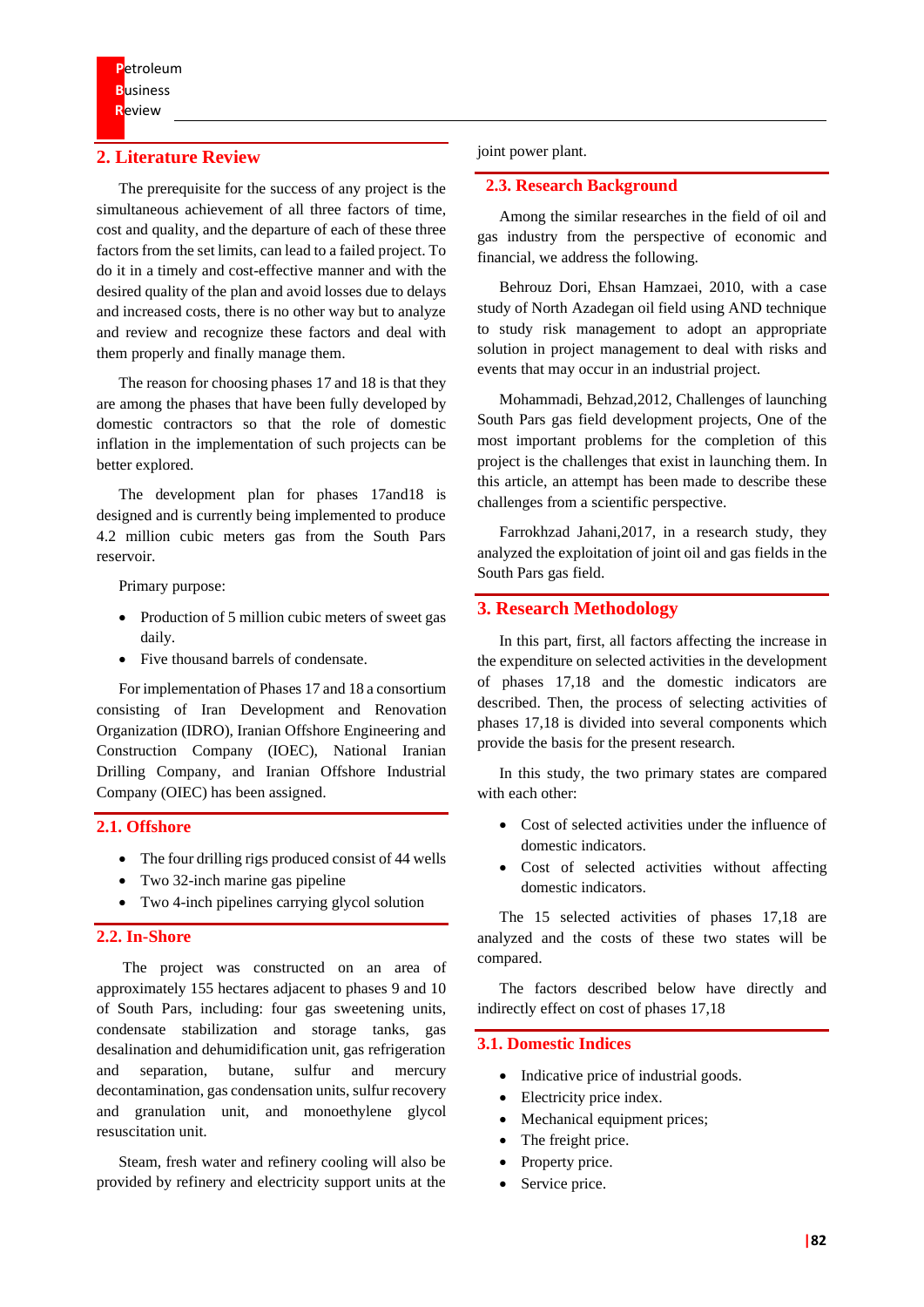

| <b>Index</b>                                            | 2003 | 2004  | 2005  | 2006  | 2007  | 2008  | 2009  | 2010  | 2011  | 2012  | 2013  |
|---------------------------------------------------------|------|-------|-------|-------|-------|-------|-------|-------|-------|-------|-------|
| <b>Industrial</b><br><b>Goods Price</b><br><b>Index</b> | 100  | 122.0 | 188.3 | 244.0 | 329.3 | 362.0 | 360.5 | 373.5 | 402.8 | 418.5 | 436.8 |
| <b>Electricity</b><br><b>Price Index</b>                | 100  | 115.7 | 135.4 | 217   | 257   | 279   | 282   | 295   | 325   | 358   | 366   |
| <b>Mechanical</b><br><b>Price Index</b>                 | 100  | 110.5 | 129.3 | 185   | 228   | 248   | 257   | 268   | 299   | 310   | 329   |
| <b>Freight and</b><br><b>Fuel Price</b><br><b>Index</b> | 100  | 106   | 113.5 | 128   | 154   | 200   | 251   | 273   | 309   | 312   | 331   |
| <b>Building</b><br><b>Price Index</b>                   | 100  | 113.2 | 135.5 | 189.0 | 226.0 | 244.4 | 238.8 | 251.1 | 283.8 | 311.6 | 320.8 |
| <b>Services</b><br><b>Price Index</b>                   | 100  | 111.8 | 128.5 | 157.6 | 201.5 | 253.2 | 288.2 | 313.1 | 364.9 | 390.2 | 410.3 |
| Average                                                 | 100  | 113.2 | 138.4 | 187   | 233   | 264   | 279   | 296   | 331   | 350   | 365   |

Table 1. Indices of internal indicators.

Source: central bank

# **3.2. Indices of International Price Changes**

- Capex and OPEX Cost upstream Oil & Gas
- International index of Oil & Gas equipment
- International index of Oil & Gas pipes
- Index of rental drilling rig

| <b>Table 2.</b> Indices of international price changes.           |      |       |       |       |       |       |       |       |       |       |       |
|-------------------------------------------------------------------|------|-------|-------|-------|-------|-------|-------|-------|-------|-------|-------|
| <b>Index</b>                                                      | 1382 | 1383  | 1384  | 1385  | 1386  | 1387  | 1388  | 1389  | 1390  | 1391  | 1392  |
| <b>Capex and OPEX</b><br>$Cost - upstream$<br>Oil & Gas           | 100  | 104.3 | 113.7 | 115.5 | 116.4 | 117.9 | 109.9 | 104.8 | 105.6 | 106.5 | 107.3 |
| <b>International</b><br>index of Oil $\&$<br><b>Gas equipment</b> | 100  | 99.1  | 101.2 | 103.9 | 105.2 | 106.8 | 106.8 | 106.1 | 106.9 | 107.9 | 108.8 |
| <b>International</b><br>index of Oil $\&$<br><b>Gas pipes</b>     | 100  | 102.3 | 93.8  | 101.5 | 103.2 | 99.8  | 98.6  | 99.3  | 99.3  | 99.4  | 99.4  |
| <b>Index of rental</b><br>drilling rig                            | 100  | 91.2  | 93.6  | 110.3 | 142.0 | 146.0 | 96.0  | 72.4  | 71.2  | 70.4  | 69.2  |
| Average                                                           | 100  | 99.2  | 100.6 | 107.8 | 116.7 | 117.6 | 102.8 | 95.7  | 95.8  | 96.1  | 96.2  |

Source: Central bank

# **3.3. Indices of Sanctions**

• Transfer fee.

• Brokers fee.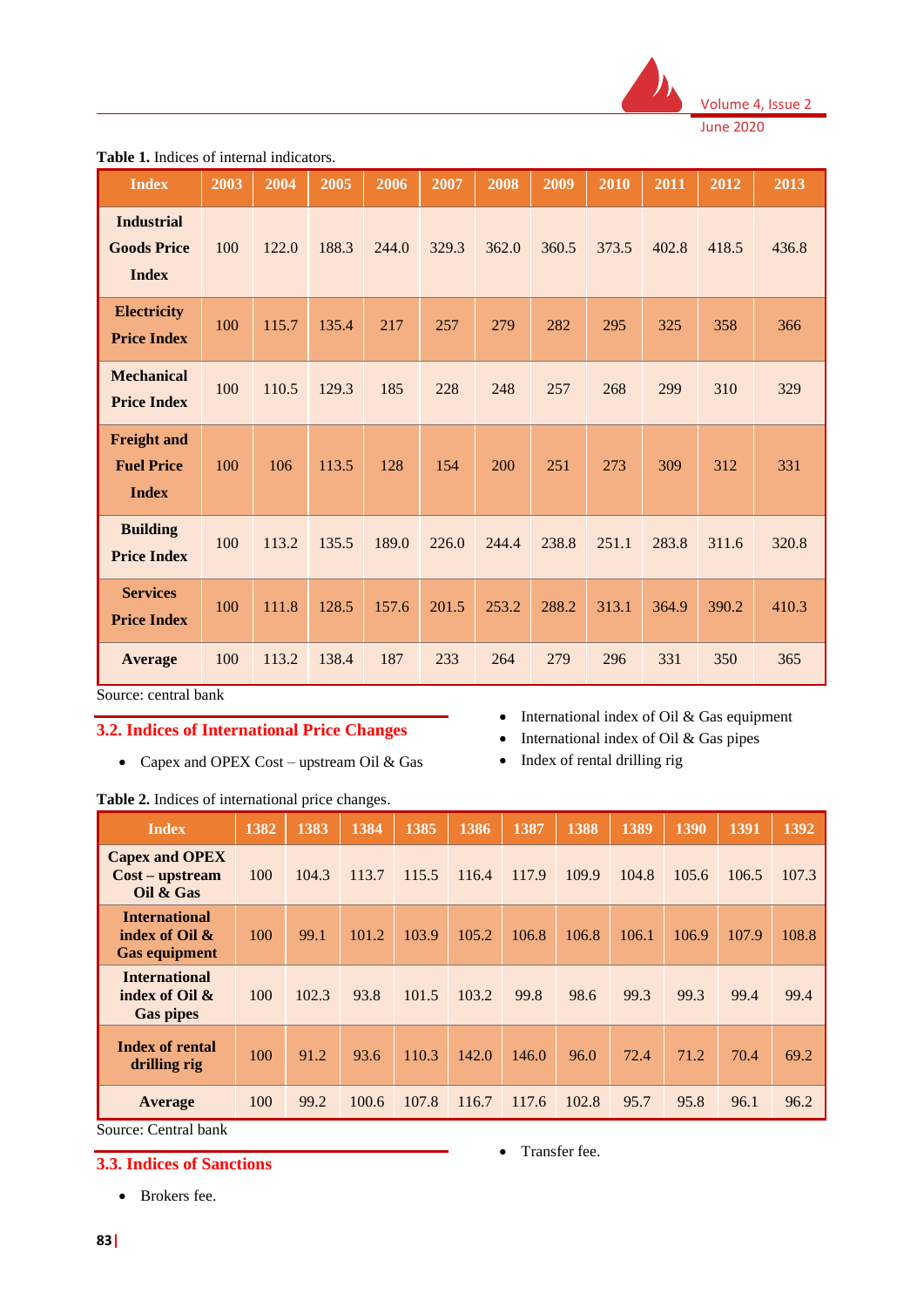#### **Table 3.** Indices of Sanctions.

| <b>Index</b>        | 1382 | 1393 | <b>1384</b> | 1385 | 1386 | 1387 | 1388 | 1389 | <b>1390</b> | 1391 | 1392 |
|---------------------|------|------|-------------|------|------|------|------|------|-------------|------|------|
| <b>Brokers Fee</b>  | 100  | 108  | 108         | 108  | 108  | 108  | 114  | 117  | 117         | 117  | 117  |
| <b>Transfer Fee</b> | 100  | 104  | 104         | 104  | 104  | 104  | 104  | 105  | 105         | 105  | 105  |
| <b>Average</b>      | 100  | 106  | 106         | 106  | 106  | 106  | 109  | 111  | 111         | 111  | 111  |

Source: Central bank

# **3.4. Wilcoxon Test**

Nonparametric tests such as the Wilcoxon test can be used to compare two dependent groups when a goal is to compare a variable in two different situations, and if the sample is not assumed to be normal. In this test, the hypotheses are as follows:

**H0:**There is no difference between the two groups.

**Table 4.** Costs before applying any indices.

**H1:**There is a difference between the two groups.

### **4. Results**

#### **4.1. Data Analysis**

Table 4 lists the historical costs of the 15 selected activities in development of phases 17,18.

| <b>Activities</b>                          | Cost          |  |  |  |
|--------------------------------------------|---------------|--|--|--|
|                                            | (Million USD) |  |  |  |
| <b>Transportation Activities</b>           | 80            |  |  |  |
| <b>Excavation operations</b>               | 105           |  |  |  |
| <b>Detailed Engineering</b>                | 10            |  |  |  |
| utilities                                  | 20            |  |  |  |
| <b>Site Establishment</b>                  | 150           |  |  |  |
| <b>Plant Construction</b>                  | 800           |  |  |  |
| <b>Pre-Commissioning</b>                   | 15            |  |  |  |
| <b>Construction Camp</b>                   | 40            |  |  |  |
| <b>Site Work</b>                           | 204           |  |  |  |
| <b>Start-up Activities</b>                 | 38            |  |  |  |
| <b>Pre-Commissioning test</b>              | 18            |  |  |  |
| <b>Appraisal Wells</b>                     | 110           |  |  |  |
| <b>Deviated Wells</b>                      | 680           |  |  |  |
| <b>Logistic Base Services</b>              | 90            |  |  |  |
| <b>Yard Fabrication</b>                    | 40            |  |  |  |
| <b>Total</b>                               | 2400          |  |  |  |
| $Source$ Planning management of NIOC(1394) |               |  |  |  |

 $rce:$  Planning management of NIOC(1394)

**4.2. Neutralize the Effect of International Price Index and Sanctions Index**

considered. Since expenditures have been extracted based on the issued documents in the year 2003 ,therefore the year 2003 was chosen as the base year.

In order to calculate the final indexes adjustment for each activity, the average relevant indices has been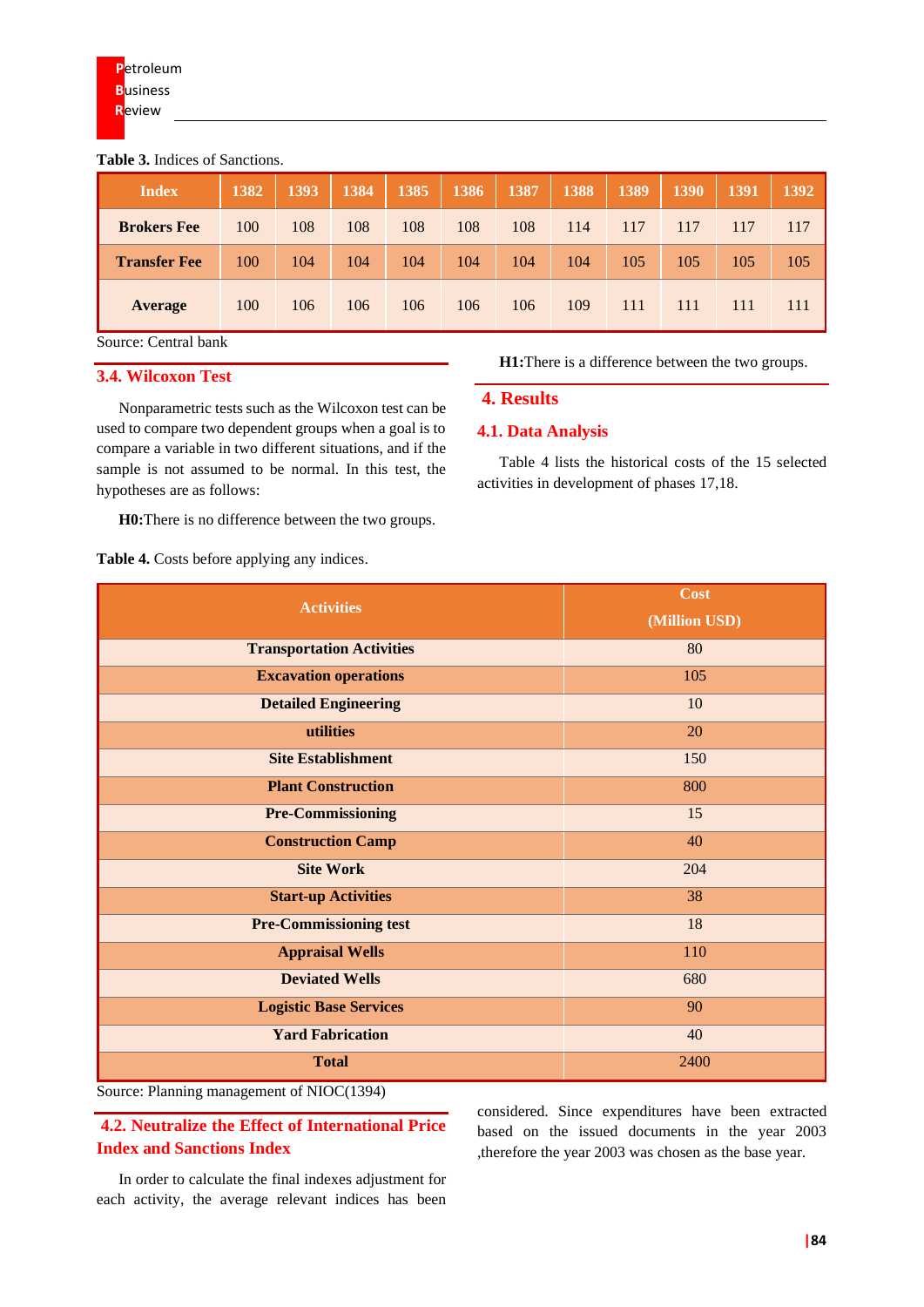

In order to neutralize other factors(international prices and sanctions) , apply indicators related to these factors to costs of selected activities.

**Table 5.** Costs after applying international price and sanction indices.

| <b>Activities</b>                | Cost<br>(Million USD) |
|----------------------------------|-----------------------|
| <b>Transportation Activities</b> | 77                    |
| <b>Excavation operations</b>     | 101                   |
| <b>Detailed Engineering</b>      | 9.6                   |
| utilities                        | 19                    |
| <b>Site Establishment</b>        | 145                   |
| <b>Plant Construction</b>        | 773                   |
| <b>Pre-Commissioning</b>         | 14.4                  |
| <b>Construction Camp</b>         | 37                    |
| <b>Site Work</b>                 | 197                   |
| <b>Start-up Activities</b>       | 36                    |
| <b>Pre-Commissioning test</b>    | 17                    |
| <b>Appraisal Wells</b>           | 106                   |
| <b>Deviated Wells</b>            | 657                   |
| <b>Logistic Base Services</b>    | 87                    |
| <b>Yard Fabrication</b>          | 37                    |
| <b>Total</b>                     | 2313                  |

Source: Researcher calculations

#### **4.3. Inferential Analysis**

In the inferential statistics section, the normalization of variables is first checked. Then, an appropriate sampling method is selected to compare the contractors. It is more appropriate to use the Shapiro-Wilk test to ensure that the data is normal with a small volume. Based on the Shapiro-Wilk test used herein, two assumptions are considered:

**H0:** The associated variable has a normal distribution.

**H1:** The associated variable does not have a normal distribution.

The results of the Shapiro-Wilkes test are presented in Table 8:

#### **Table 6.** Shapiro-Wilk test results.

| <b>Test Type</b>     | <b>Condition</b> | <b>Significance Level</b> | <b>Statistics</b> | <b>Research Variables</b> |
|----------------------|------------------|---------------------------|-------------------|---------------------------|
| <b>Nonparametric</b> | Abnormal         | 0.013                     | 0.753             | <b>Total Cost</b>         |

# **4.4. Comparing Total Expenditures**

In order to compare the two cases investigated in this article, statistical assumptions are defined as follows:

H0: There is no significant difference between the total expenditures on the two states

H1: There is a significant difference between the total expenditures on the two states